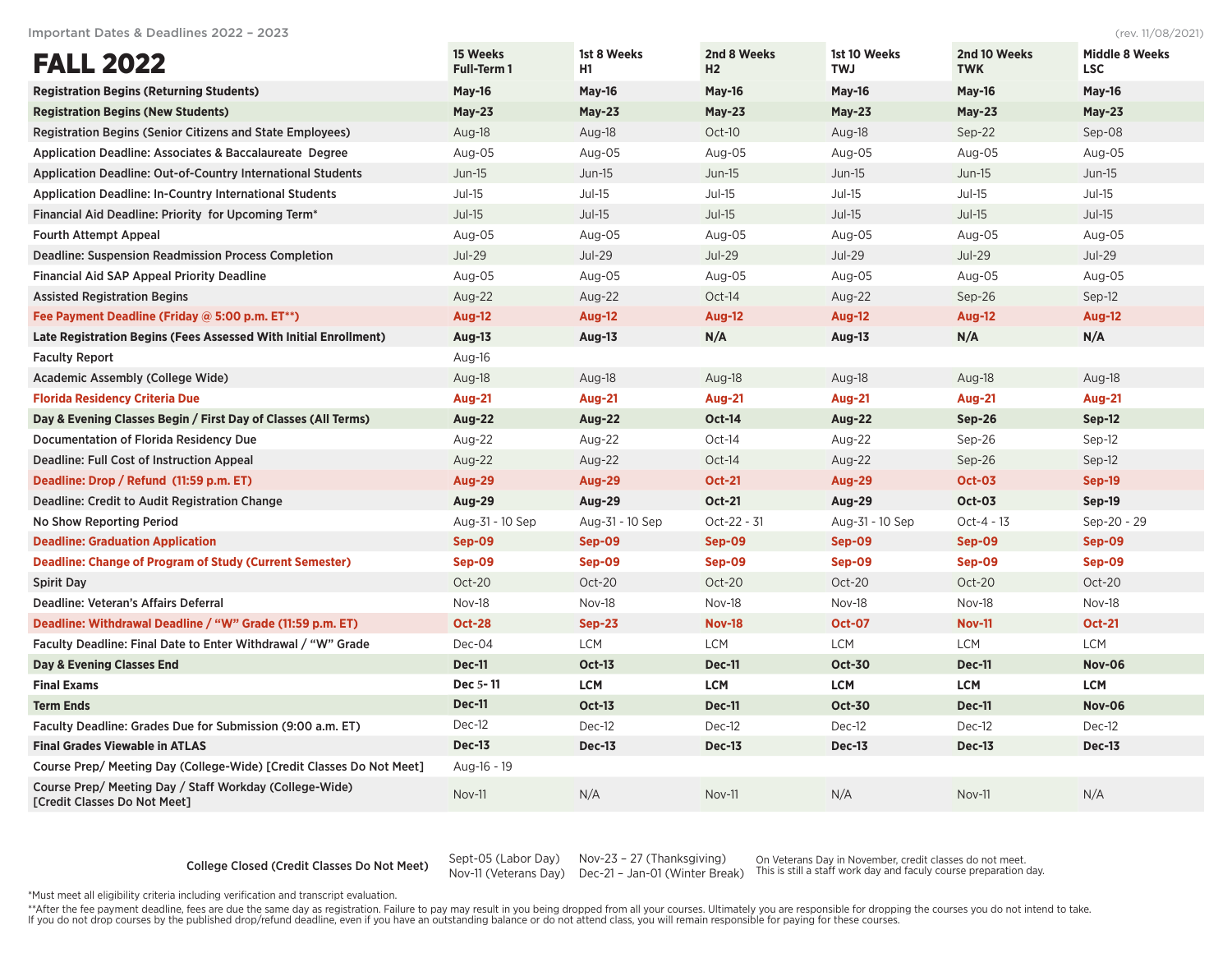Important Dates & Deadlines 2022 – 2023 (rev. 11/08/2021)

| <b>SPRING 2023</b>                                                   | 15 Weeks<br>Full-Term 1 | 1st 8 Weeks<br>H <sub>1</sub> | 2nd 8 Weeks<br>H <sub>2</sub> | 1st 10 Weeks<br><b>TWJ</b> | 2nd 10 Weeks<br><b>TWK</b> | <b>Middle 8 Weeks</b><br><b>LSC</b> |
|----------------------------------------------------------------------|-------------------------|-------------------------------|-------------------------------|----------------------------|----------------------------|-------------------------------------|
| 2022                                                                 |                         |                               |                               |                            |                            |                                     |
| <b>Registration Begins (Returning Students)</b>                      | <b>Nov-01</b>           | <b>Nov-01</b>                 | <b>Nov-01</b>                 | <b>Nov-01</b>              | <b>Nov-01</b>              | <b>Nov-01</b>                       |
| <b>Registration Begins (New Students)</b>                            | <b>Nov-08</b>           | <b>Nov-08</b>                 | <b>Nov-08</b>                 | <b>Nov-08</b>              | <b>Nov-08</b>              | <b>Nov-08</b>                       |
| <b>Application Deadline: Associates &amp; Baccalaureate Degree</b>   | Dec-02                  | Dec-02                        | Dec-02                        | Dec-02                     | Dec-02                     | Dec-02                              |
| <b>Application Deadline: Out-of-Country International Students</b>   | Oct-15                  | $Oct-15$                      | $Oct-15$                      | Oct-15                     | Oct-15                     | Oct-15                              |
| <b>Application Deadline: In-Country International Students</b>       | Nov-15                  | Nov-15                        | Nov-15                        | Nov-15                     | Nov-15                     | Nov-15                              |
| Financial Aid Deadline: Priority for Upcoming Term*                  | Nov-15                  | Nov-15                        | <b>Nov-15</b>                 | <b>Nov-15</b>              | <b>Nov-15</b>              | Nov-15                              |
| <b>Fourth Attempt Appeal</b>                                         | Dec-16                  | Dec-16                        | Dec-16                        | Dec-16                     | Dec-16                     | Dec-16                              |
| <b>Deadline: Suspension Readmission Process Completion</b>           | Dec-09                  | Dec-09                        | Dec-09                        | Dec-09                     | Dec-09                     | Dec-09                              |
| 2023                                                                 |                         |                               |                               |                            |                            |                                     |
| <b>Registration Begins (Senior Citizens and State Employees)</b>     | Jan-05                  | Jan-05                        | Feb-23                        | $Jan-05$                   | Feb-09                     | $Jan-19$                            |
| Fee Payment Deadline (Tuesday @ 5:00 p.m. ET**)                      | Jan-03                  | <b>Jan-03</b>                 | <b>Jan-03</b>                 | <b>Jan-03</b>              | <b>Jan-03</b>              | <b>Jan-03</b>                       |
| Late Registration Begins (Fees Assessed With Initial Enrollment)     | <b>Jan-04</b>           | Jan-04                        | N/A                           | <b>Jan-04</b>              | N/A                        | N/A                                 |
| <b>Faculty Report</b>                                                | $Jan-05$                |                               |                               |                            |                            |                                     |
| <b>Financial Aid SAP Appeal Priority Deadline</b>                    | $Jan-06$                | Jan-06                        | Jan-06                        | $Jan-06$                   | $Jan-06$                   | Jan-06                              |
| <b>Assisted Registration Begins</b>                                  | Jan-09                  | Jan-09                        | Mar-02                        | Jan-09                     | Feb-13                     | $Jan-23$                            |
| <b>Florida Residency Criteria Due</b>                                | Jan-08                  | <b>Jan-08</b>                 | Jan-08                        | Jan-08                     | Jan-08                     | <b>Jan-08</b>                       |
| Day & Evening Classes Begin / First Day of Classes (All Terms)       | <b>Jan-09</b>           | <b>Jan-09</b>                 | Mar-02                        | <b>Jan-09</b>              | Feb-13                     | $Jan-23$                            |
| <b>Documentation of Florida Residency Due</b>                        | Jan-09                  | Jan-09                        | Mar-02                        | Jan-09                     | Feb-13                     | $Jan-23$                            |
| Deadline: Full Cost of Instruction Appeal                            | Jan-09                  | Jan-09                        | Mar-02                        | Jan-09                     | Feb-13                     | $Jan-23$                            |
| Deadline: Drop / Refund (11:59 p.m. ET)                              | <b>Jan-17</b>           | <b>Jan-17</b>                 | <b>Mar-09</b>                 | <b>Jan-17</b>              | <b>Feb-20</b>              | <b>Jan-30</b>                       |
| Deadline: Credit to Audit Registration Change                        | $Jan-17$                | $Jan-17$                      | Mar-09                        | $Jan-17$                   | Feb-20                     | Jan-30                              |
| <b>No Show Reporting Period</b>                                      | Jan-19 - 28             | Jan-19 - 28                   | Mar-10 - 27                   | Jan-19 - 28                | Feb 21 - Mar-2             | Jan-31 - Feb-9                      |
| <b>Deadline: Graduation Application</b>                              | <b>Jan-20</b>           | <b>Jan-20</b>                 | <b>Jan-20</b>                 | <b>Jan-20</b>              | <b>Jan-20</b>              | <b>Jan-20</b>                       |
| <b>Deadline: Change of Program of Study (Current Semester)</b>       | <b>Jan-20</b>           | <b>Jan-20</b>                 | <b>Jan-20</b>                 | <b>Jan-20</b>              | <b>Jan-20</b>              | <b>Jan-20</b>                       |
| <b>Learning Day</b>                                                  | Feb-10                  | Feb-10                        | N/A                           | Feb-10                     | N/A                        | Feb-10                              |
| Deadline: Veteran's Affairs Deferral                                 | Mar-03                  | Mar-03                        | Mar-03                        | Mar-03                     | Mar-03                     | Mar-03                              |
| Deadline: Withdrawal Deadline / "W" Grade (11:59 p.m. ET)            | <b>Mar-24</b>           | <b>Feb-10</b>                 | Apr-17                        | Feb-24                     | Apr-07                     | Mar-03                              |
| Faculty Deadline: Final Date to Enter Withdrawal / "W" Grade         | Apr-20                  | <b>LCM</b>                    | <b>LCM</b>                    | <b>LCM</b>                 | <b>LCM</b>                 | <b>LCM</b>                          |
| Day & Evening Classes End                                            | Apr-30                  | Mar-01                        | Apr-30                        | <b>Mar-26</b>              | <b>Apr-30</b>              | <b>Mar-27</b>                       |
| <b>Final Exams</b>                                                   | Apr-24 - 30             | <b>LCM</b>                    | <b>LCM</b>                    | <b>LCM</b>                 | <b>LCM</b>                 | <b>LCM</b>                          |
| <b>Term Ends</b>                                                     | <b>Apr-30</b>           | Mar-01                        | Apr-30                        | <b>Mar-26</b>              | <b>Apr-30</b>              | <b>Mar-26</b>                       |
| Faculty Deadline: Grades Due for Submission (9:00 a.m. ET)           | $May-01$                | $May-01$                      | $May-01$                      | $May-01$                   | $May-01$                   | May-01                              |
| <b>Final Grades Viewable in ATLAS</b>                                | May-02                  | May-02                        | May-02                        | May-02                     | May-02                     | May-02                              |
| Commencement                                                         | May-07                  |                               |                               |                            |                            |                                     |
| Course Prep/ Meeting Day (College-Wide) [Credit Classes Do Not Meet] | Jan-5 - 6, Feb-10       | Jan-5 - 6, Feb-10             | Feb-10                        | Jan-5 - 6, Feb-10          | Feb-10                     | Feb-10                              |

## College Closed (Credit Classes Do Not Meet)

Jan-16 (Martin Luther King Day) Feb-10 (Learning Day) Mar-13 – 19 (Spring Break)

On Feb-10 Learning Day, all college offices are closed and credit classes do not meet. This is still a staff work day and faculty course preparation day.

\*Must meet all eligibility criteria including verification and transcript evaluation.

\*\*After the fee payment deadline, fees are due the same day as registration. Failure to pay may result in you being dropped from all your courses.<br>Ultimately you are responsible for dropping the courses you do not intend t